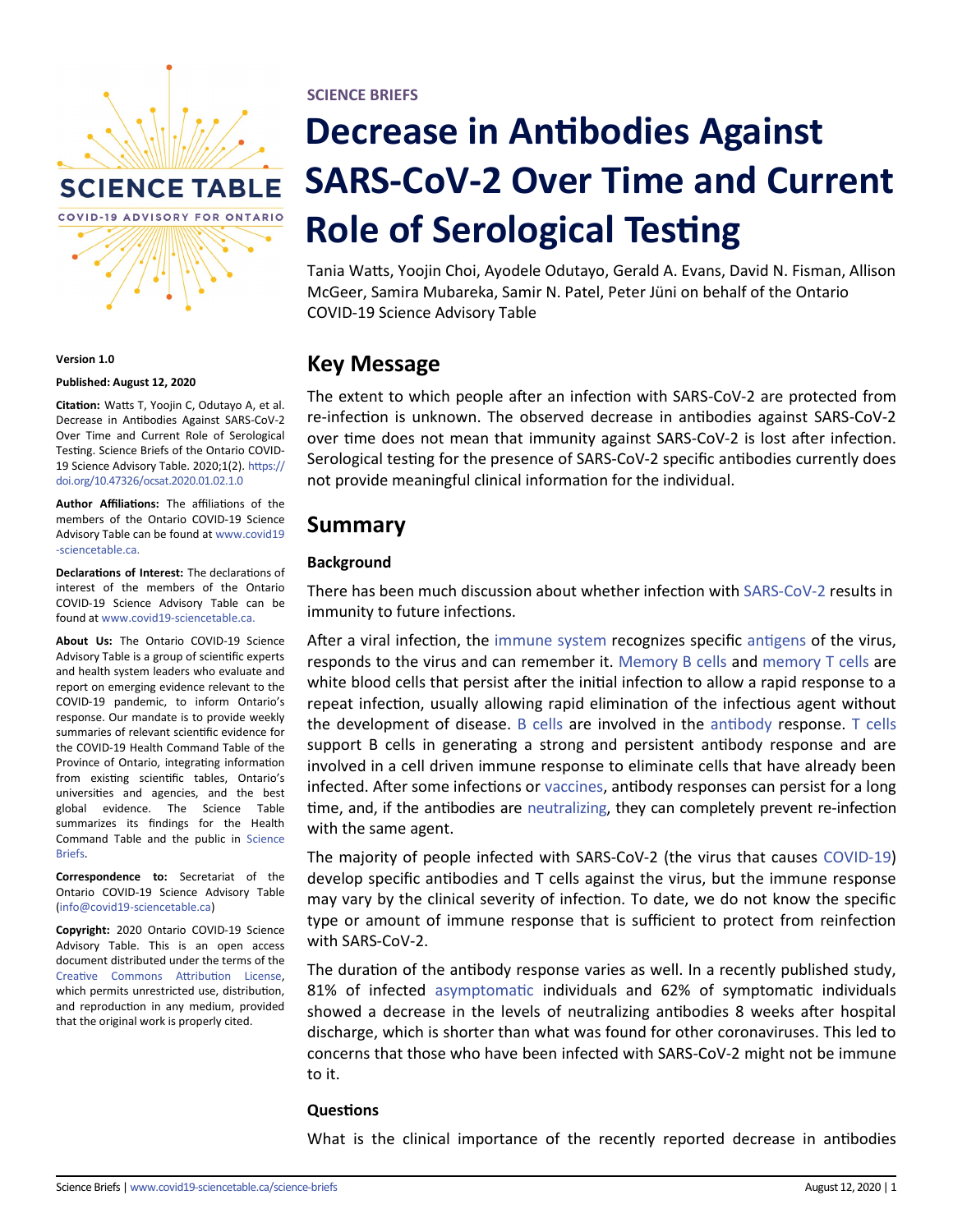#### against SARS-CoV-2 over time?

What is the current role of [serological testing](https://covid19-sciencetable.ca/glossary/#serological-test) for antibodies against SARS-CoV-2?

### **Findings**

[Adaptive immunity](https://covid19-sciencetable.ca/glossary/#adaptive-immune-system) against SARS-CoV-2 is not only based on antibodies, but also includes a T-cell response. A recent study found that 15 out of 18 COVID-19 patients developed specific T-cell responses against SARS-CoV-2.

There is evidence of both memory B cells and memory T cells against SARS-CoV-2 in blood samples of people who experienced an infection with SARS-CoV-2. These memory cells are likely to stimulate a rapid immune response in case of a re-infection.

Some people who have never been exposed to SARS-CoV-2 may have already acquired adaptive cellular immunity, with specific T-cell responses against SARS-CoV-2. These T-cell responses are likely due to previous infections with other coronaviruses, such as those causing the common cold.

### **Interpretation**

Antibody responses appear less pronounced in infected asymptomatic individuals than in symptomatic individuals, and antibody levels appear to decrease relatively fast after an infection with SARS-CoV-2, but the clinical importance of these observations is unknown.

The detection of both memory T cells and memory B cells from recovered individuals suggests the potential for the adaptive immune system to respond quickly upon a re-infection.

The immune response to SARS-CoV-2 and the factors important for protection against re-infection are incompletely understood. Therefore, testing for the presence of SARS-CoV-2 specific antibodies currently does not provide any meaningful clinical information to the individual being tested. Serological testing should therefore be limited to research and public health use only.

The adaptive immune response to SARS-CoV-2 discussed in this report only reflects what is observed in a natural infection. The issues described in this report should not be used to predict the potential effects of future vaccines.

## **Background**

There has been much discussion about whether infection with SARS-CoV-2 results in immunity to future infections.

After a viral infection, the immune system recognizes specific antigens of the virus, responds to the virus, and can remember it. B cells are involved in the antibody response. T cells support B cells in generating a strong and persistent antibody response and are involved in a cell driven immune response to eliminate cells that have been infected (Figure). $<sup>1</sup>$ </sup>

Memory B cells and memory T cells are white blood cells that persist after the initial infection to allow a rapid response to a repeat infection, usually allowing rapid elimination of the infectious agent without the development of disease. Memory B cells and memory T cells recognize the antigens of a [pathogen,](https://covid19-sciencetable.ca/glossary/#pathogen) such as SARS-CoV-2 (the virus that causes COVID-19), if an individual is infected more than once. The memory cells can trigger antibody-[mediated](https://covid19-sciencetable.ca/glossary/#antibody-mediated-immunity) and cell-[mediated](https://covid19-sciencetable.ca/glossary/#cell-mediated-immunity) adaptive immune responses that are typically more efficient than the response mounted when the individual was infected for the first time. $1$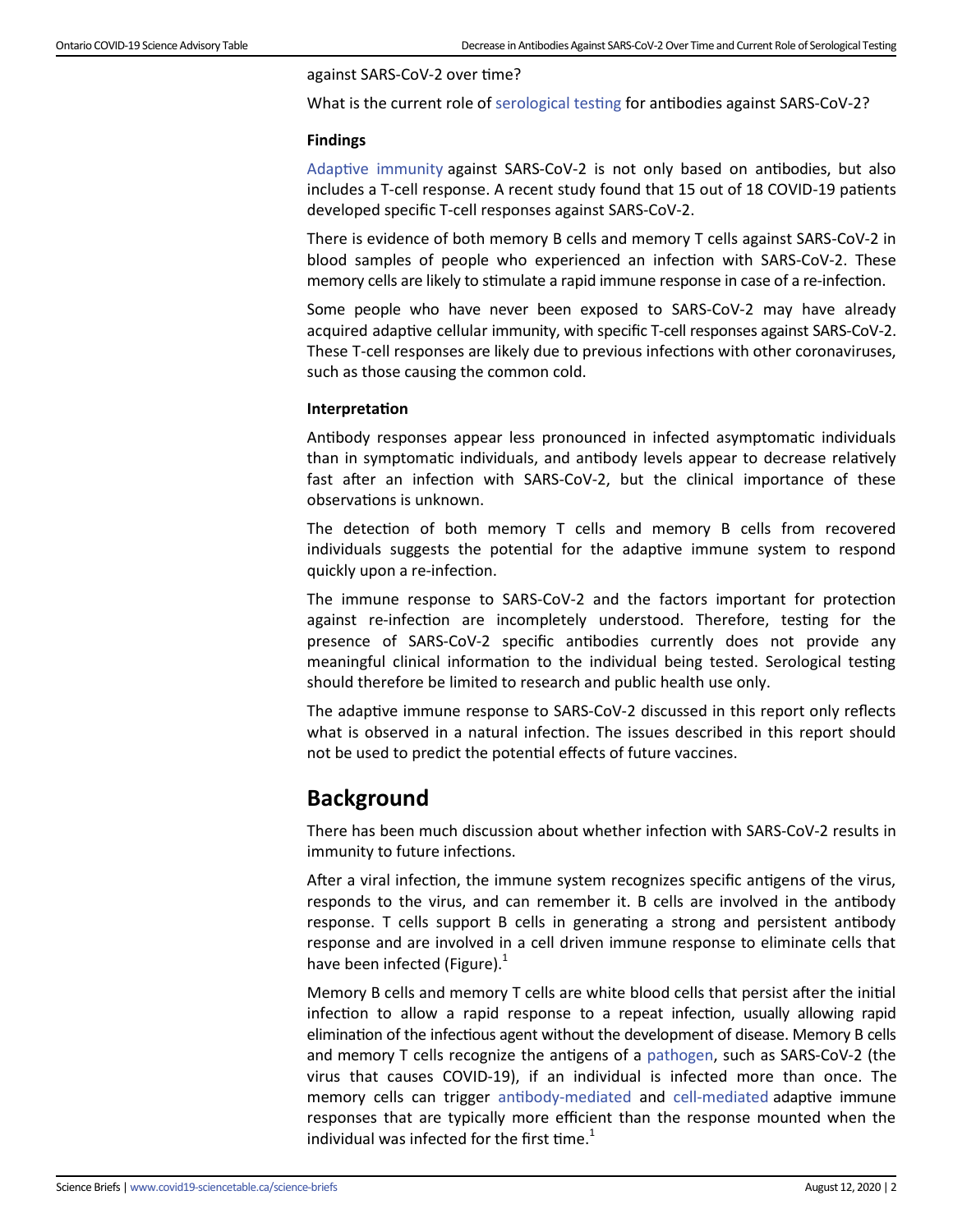Another important part of protective immunity is the persistence of antibodies due to the presence of long-lived plasma cells, which constitutively produce antibodies over a prolonged period of time (Figure).<sup>2</sup>



#### **Figure. Simplified overview of adaptive immune response**

*Immune cells called Dendritic cells survey the body and can detect a new viral infection. Dendritic cells ingest the viral particles, break them down and present components of the virus as a signal to T cells. T cells that receive these signals can either kill cells that are infected with the same virus (top), or help B cells become plasma cells to produce antibodies against the virus (bottom). After cell-mediated and/or antibody-mediated clearance of the virus, memory T cells, memory B cells and long-lived plasma cells can remain in the body for decades. Antibodies from long-lived plasma cells can provide immediate protection in case of a re-infection, and memory cells can stimulate a rapid immune response. Figure adapted from [Wikimedia Commons.](https://commons.wikimedia.org/wiki/File:Primary_immune_response_1.png)*

The majority of people infected with SARS-CoV-2 develop specific antibodies<sup>3-5</sup> and T-cell responses against the virus.<sup>6,7</sup> Some studies suggest that the immune response varies by the clinical severity of infection. In a [retrospective study](https://covid19-sciencetable.ca/glossary/#retrospective-study) of 21 adults with SARS-CoV-2 infection, Wang et al. demonstrated that there was a more pronounced increase in neutralizing antibodies after 3 weeks among 11 participants with severe infection compared with 10 participants with mild infection.<sup>3</sup> Similarly, Long et al. performed a study comparing 37 symptomatic and 37 infected, but asymptomatic adults with confirmed SARS-CoV-2 infection.<sup>8</sup> The authors showed that both groups developed an IgG antibody response to SARS-CoV-2, but the levels of IgG antibodies were higher in adults who were symptomatic compared to adults who were asymptomatic.

The duration of the antibody response also varies. In the study by Long et al., 81% of infected asymptomatic individuals and 62% of symptomatic individuals showed a decrease in the levels of neutralizing antibodies 8 weeks after hospital discharge.<sup>8</sup> 40% of asymptomatic individuals did not have detectable antibody levels at this time point, compared with 13% of mildly symptomatic individuals. The decrease in circulating antibodies within weeks of SARS-CoV-2 infection is more rapid than after infection with the virus causing [SARS](https://covid19-sciencetable.ca/glossary/#severe-acute-respiratory-syndrome-sars) or the virus causing [MERS.](https://covid19-sciencetable.ca/glossary/#middle-east-respiratory-syndrome-mers) Antibodies can still be detected for 1 year or longer following infection with these viruses.<sup>9–11</sup> This led to concerns that those who have been infected with SARS-CoV-2 might not be immune to it.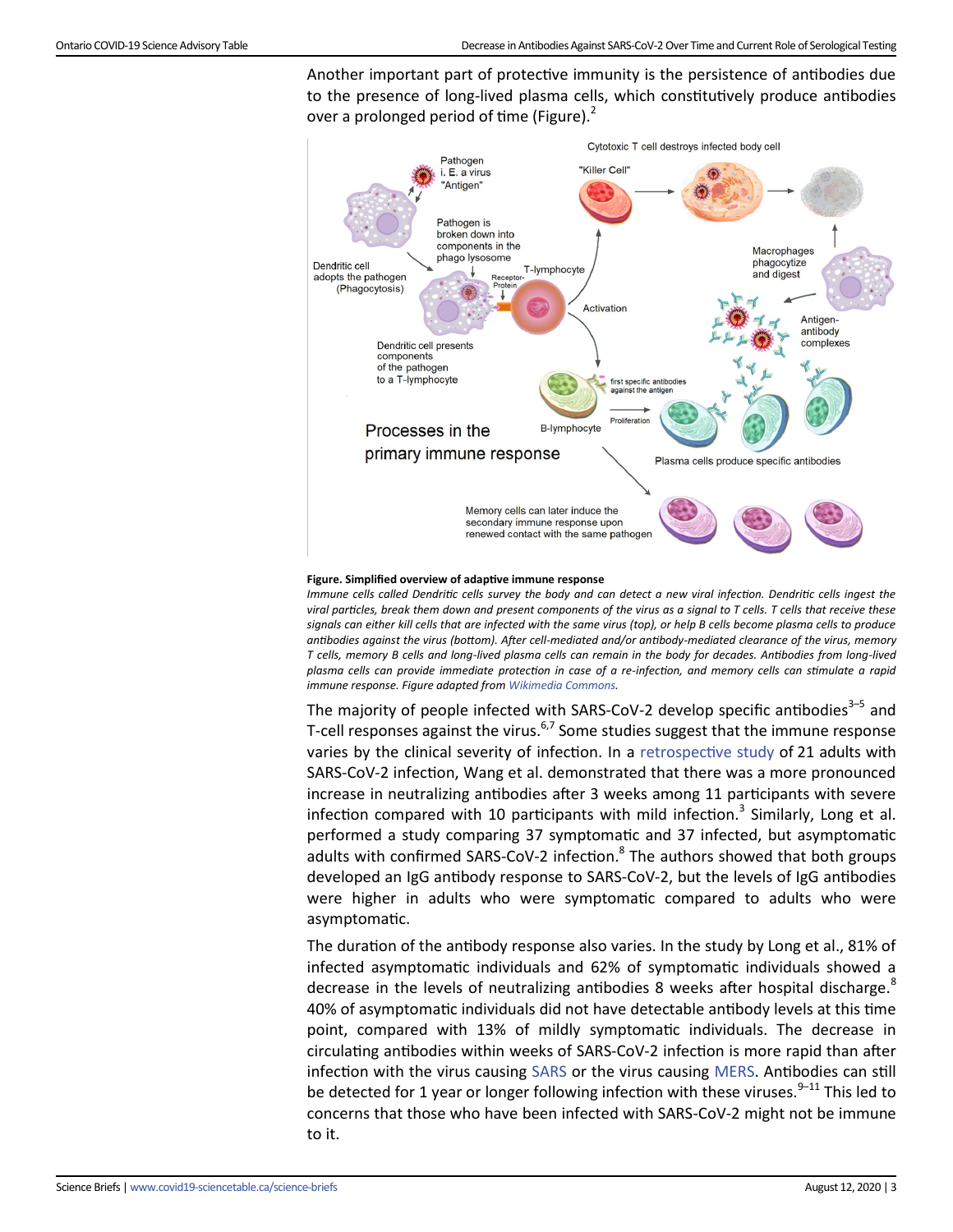## **Questions**

What is the clinical importance of the recently reported decrease in antibodies against SARS-CoV-2 over time?

What is the current role of serological testing for antibodies against SARS-CoV-2?

# **Findings**

In the long term, the immune response to infection is mediated through memory B cells, which produce antibodies against prior infection. In 41 adults who recovered from mild to moderate infection with SARS-CoV-2, there was evidence of memory B cells in blood samples taken 1 month after their diagnosis.<sup>12</sup> Furthermore, memory B cells from the blood samples of recovered patients have also been shown to produce neutralizing antibodies against SARS-CoV-2, $^{13,14}$  meaning memory B cells are likely to trigger a rapid production of specific antibodies upon a re-infection with SARS-CoV-2. Whether the memory B-cell response to SARS-CoV-2 infection varies between symptomatic and asymptomatic people remains unclear.

Adaptive immunity against SARS-CoV-2 also includes a T-cell response.<sup>6,15</sup> Braun et al. found that 15 out of 18 COVID-19 patients (83%) developed specific T cells against SARS-CoV-2, including memory T cells.<sup>15</sup> These memory T cells would likely stimulate a rapid cell-mediated immune response in case of a re-infection.

Finally, some people who have never been exposed to SARS-CoV-2 may have already acquired adaptive cellular immunity against the virus. Le Bert et al. frequently detected T-cell responses against SARS-CoV-2 in a group of 37 healthy individuals with no history of COVID-19 or contact with COVID-19 patients.<sup>6</sup> However, T-cells from these healthy individuals tended to react to a different component of the virus than T cells from a group of 36 COVID-19 patients. Other studies had similar findings.3,7,16,17 These T cell responses are likely due to previous infections with other coronaviruses, such as those causing the common cold. Their clinical importance is unknown, but they could explain some of the extreme variation in severity of disease after SARS-CoV-2 infection, from asymptomatic to critically ill.<sup>17,18</sup>

Human data on whether and how infection with SARS-CoV-2 results in protective immunity against re-infection are lacking. However, a recent study in monkeys suggests that adaptive immunity against SARS-CoV-2 can help control the virus upon re-infection.<sup>19</sup> When recovered monkeys were infected with SARS-CoV-2 for a second time, the peak [viral loads](https://covid19-sciencetable.ca/glossary/#viral-load) in both the nose and the lungs were significantly lower as compared to the first time. The monkeys also developed a much stronger antibody response when re-infected. An extrapolation of these findings to humans suggests that adaptive immunity could also be protective in humans.

## **Interpretation**

Antibody responses appear less pronounced in infected asymptomatic individuals than in symptomatic individuals, and antibody levels appear to decrease relatively fast after an infection with SARS-CoV-2, but the clinical importance of these observations is unknown.

The detection of both memory T cells and memory B cells from recovered individuals suggests the potential for the adaptive immune system to respond quickly upon a re-infection. [Longitudinal studies](https://covid19-sciencetable.ca/glossary/#longitudinal-study) are needed to elucidate if and how individuals who have already recovered from SARS-CoV-2 infection are protected from re-infections.

Due to the incomplete understanding of the role and kinetics of antibody response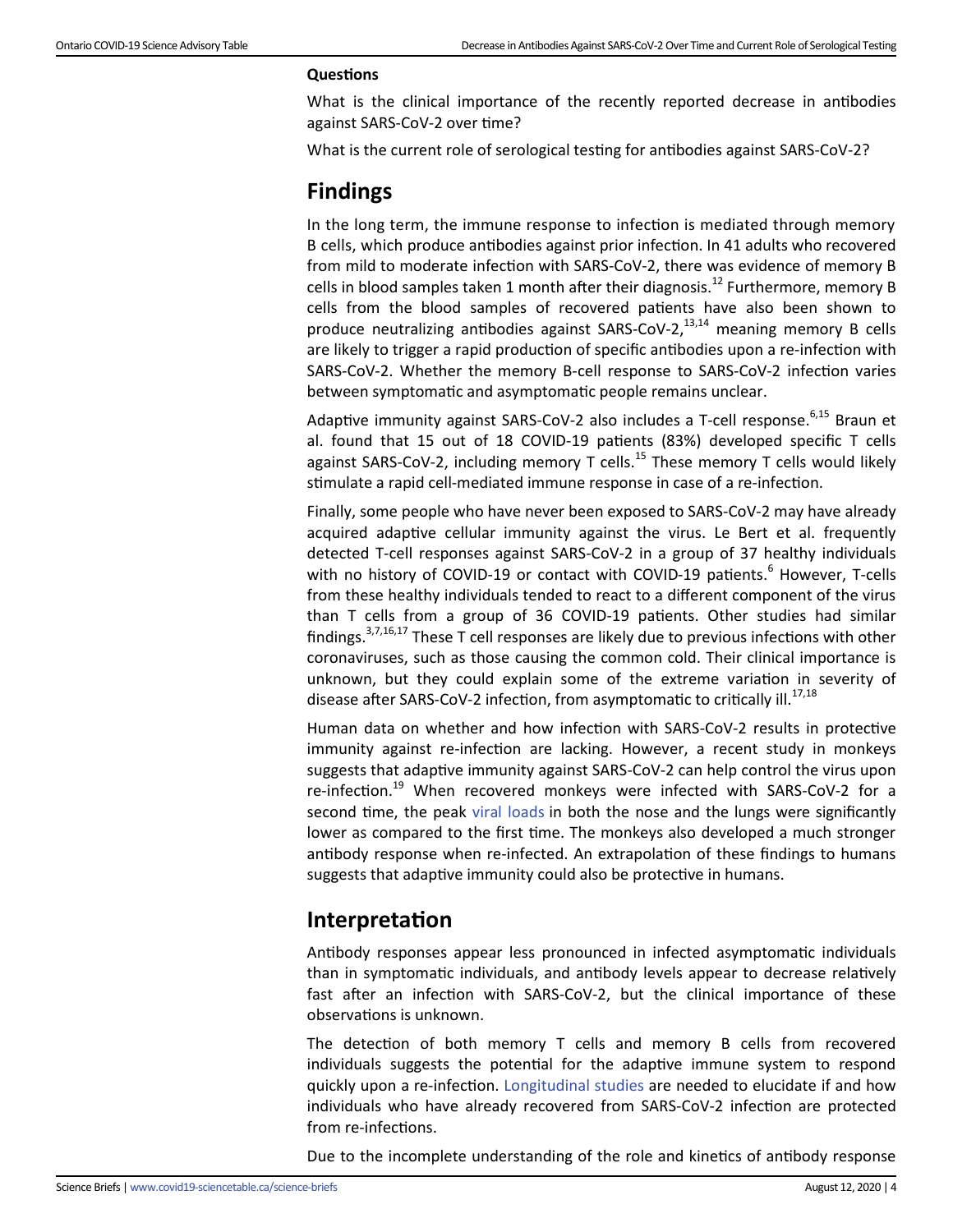to SARS-CoV-2 at this time, testing for the presence of SARS-CoV-2 specific antibodies typically does not provide meaningful clinical information to the individual being tested. In general, serological testing should therefore be limited to research and public health use only. In specific clinical situations, such as the [multisystem inflammatory syndrome](https://covid19-sciencetable.ca/glossary/#multisystem-inflammatory-syndrome) in children, serological testing may have a clinical role. $20$ 

The adaptive immune response to SARS-CoV-2 discussed in this science brief only reflects what is observed in a natural infection. The vaccines currently being developed to fight against SARS-CoV-2 were designed to generate a stronger and more sustainable immune response than seen in a natural infection. The issues described in this science brief should not be used to predict the potential effects of future vaccines.

# **Methods Used for This Science Brief**

We searched PubMed, Google Scholar, the COVID-[19 Rapid Evidence Reviews,](https://www.nccmt.ca/knowledge-repositories/covid-19-evidence-reviews) the Joanna Briggs Institute's COVID-[19 Special Collection,](https://joannabriggs.org/covid-19) [LitCovid](https://www.ncbi.nlm.nih.gov/research/coronavirus/) in PubMed, the Oxford COVID-[19 Evidence Service,](https://www.cebm.net/oxford-covid-19-evidence-service/) the World Health Organization's [Global](https://search.bvsalud.org/global-literature-on-novel-coronavirus-2019-ncov/)  [Literature on Coronavirus Disease,](https://search.bvsalud.org/global-literature-on-novel-coronavirus-2019-ncov/) and other COVID-19 specific resources listed by the [Guidelines International Network](https://g-i-n.net/covid-19/covid-19-evidence-resources) and the [McMaster Health Forum.](https://www.mcmasterforum.org/networks/covid-end/resources-to-support-decision-makers/guide-to-key-covid-19-evidence-sources) In addition, we retrieved reports citing relevant articles through Google Scholar and reviewed references from identified articles for additional studies. The search was last updated on August 8, 2020.

# **Author Contributions**

TW, YC, AO and PJ wrote the first draft of the science brief. All authors contributed to the conception of the science brief, revised it critically for important intellectual content, and approved the final version.

## **References**

- 1. Netea MG, Schlitzer A, Placek K, Joosten LAB, Schultze JL. Innate and Adaptive Immune Memory: an Evolutionary Continuum in the Host's Response to Pathogens. *Cell Host Microbe*. 2019;25(1):13-26. [https://doi.org/10.1016/](https://doi.org/10.1016/j.chom.2018.12.006) [j.chom.2018.12.006](https://doi.org/10.1016/j.chom.2018.12.006)
- 2. Brynjolfsson SF, Persson Berg L, Olsen Ekerhult T, et al. Long-Lived Plasma Cells in Mice and Men. *Front Immunol*. 2018;9:2673. [https://doi.org/10.3389/](https://doi.org/10.3389/fimmu.2018.02673) [fimmu.2018.02673](https://doi.org/10.3389/fimmu.2018.02673)
- 3. Wang Y, Zhang L, Sang L, et al. Kinetics of viral load and antibody response in relation to COVID-19 severity. *J Clin Invest*. Published online July 7, 2020. <https://doi.org/10.1172/JCI138759>
- 4. Robbiani DF, Gaebler C, Muecksch F, et al. Convergent antibody responses to SARS-CoV-2 in convalescent individuals. *Nature*. Published online June 18, 2020. [https://doi.org/10.1038/s41586](https://doi.org/10.1038/s41586-020-2456-9)-020-2456-9
- 5. Schultheiß C, Paschold L, Simnica D, et al. Next-Generation Sequencing of T and B Cell Receptor Repertoires from COVID-19 Patients Showed Signatures Associated with Severity of Disease. *Immunity*. Published online June 2020:S107476132030279X.<https://doi.org/10.1016/j.immuni.2020.06.024>
- 6. Le Bert N, Tan AT, Kunasegaran K, et al. SARS-CoV-2-specific T cell immunity in cases of COVID-19 and SARS, and uninfected controls. *Nature*. Published online